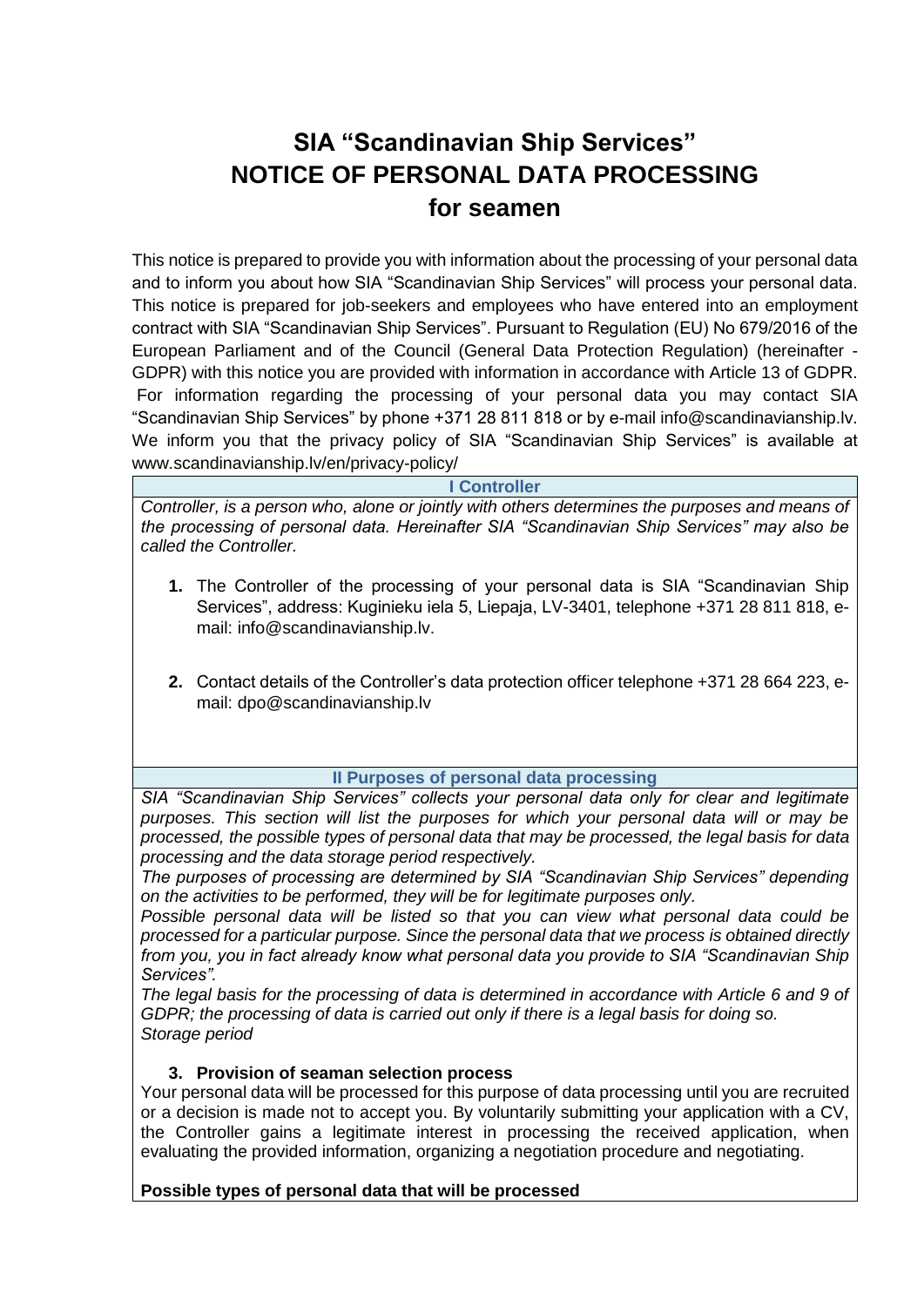Name, surname, address, contact details - phone number, e-mail, work experience description, information regarding appropriate education or certification, position that is being applied for and any other information that you have provided in your CV.

## **Legal basis**

- The legitimate interests of the Controller (Article 6(1)(f) GDPR); upon receiving your application, the Controller has a legitimate interest in processing the received application, by evaluating the provided information and its compliance with the vacant position, by organizing a negotiation procedure and by negotiating.
- Your consent (Article 6(1)(a) of the GDPR); this legal basis will only apply when you give your consent to your CV being stored for 5 years, otherwise the Controller will process the data for a shorter period of 2 years on the basis of their legitimate interests.

# **Storage period**

Considering that the position you are interested in will not always have a vacancy, but may appear in the near future, and taking into account the specific nature of the activities of SIA "Scandinavian Ship Services", your personal data will be stored for this purpose for 2 years. If you want your CV to be stored for 5 years, you have to give a separate consent.

#### **4. Establishment, maintenance and implementation of employment relationships**

Your personal data will be processed for this purpose of data processing, if you are selected for the current vacancy and the process of establishing employment relationship is initiated. The following activities will be carried out for this purpose: assessment of the conformity of your qualification documents, verification of the authenticity of documents, verification of qualification documents, courses and medical certificates, conclusion of employment contracts and the related activities; in addition to the above it should also be noted that communication with you will be ensured for this purpose, as well as when dealing with complaints.

#### **Possible types of personal data that will be processed**

Name, surname, personal identity number or other identification number, birth data, position, citizenship, identification document number, address, mobile phone number, e-mail, relationship status, contact details of the closest relative, information about education and completed training and certificate copies of other professional skills (certificate number, degree, place and time of issue, expiration date and other information mentioned in the documents), seaman's books, medical certificate, information about health status if necessary, copy of travel document, language skills, work experience and a list of former jobs, number of children under the age of 18, date and number of certificates of incapacity for work. And any additional information you have provided in the seaman's employment application form (available at www.scandinavianship.lv/en/application-form/).

#### **Legal basis**

- For the purposes of concluding an employment contract (Article  $6(1)(b)$  of the GDPR); when an employment contract is concluded, a relationship is established between you and the Controller, and your personal data that is necessary to fulfil the obligations arising from the employment contract are processed on this legal basis.
- Fulfilment of legal obligations (Article 6(1)(c) of the GDPR); within this legal framework, the Controller will process your personal data as required by an external law (international treaties, law, Cabinet Regulations, etc.);
- The legitimate interests of the Controller (Article  $6(1)(f)$  of the GDPR);
- For the processing of special categories of data (Article 9 (2) (b) of the GDPR), the legal basis applies when the Controller, for example, will process your health data;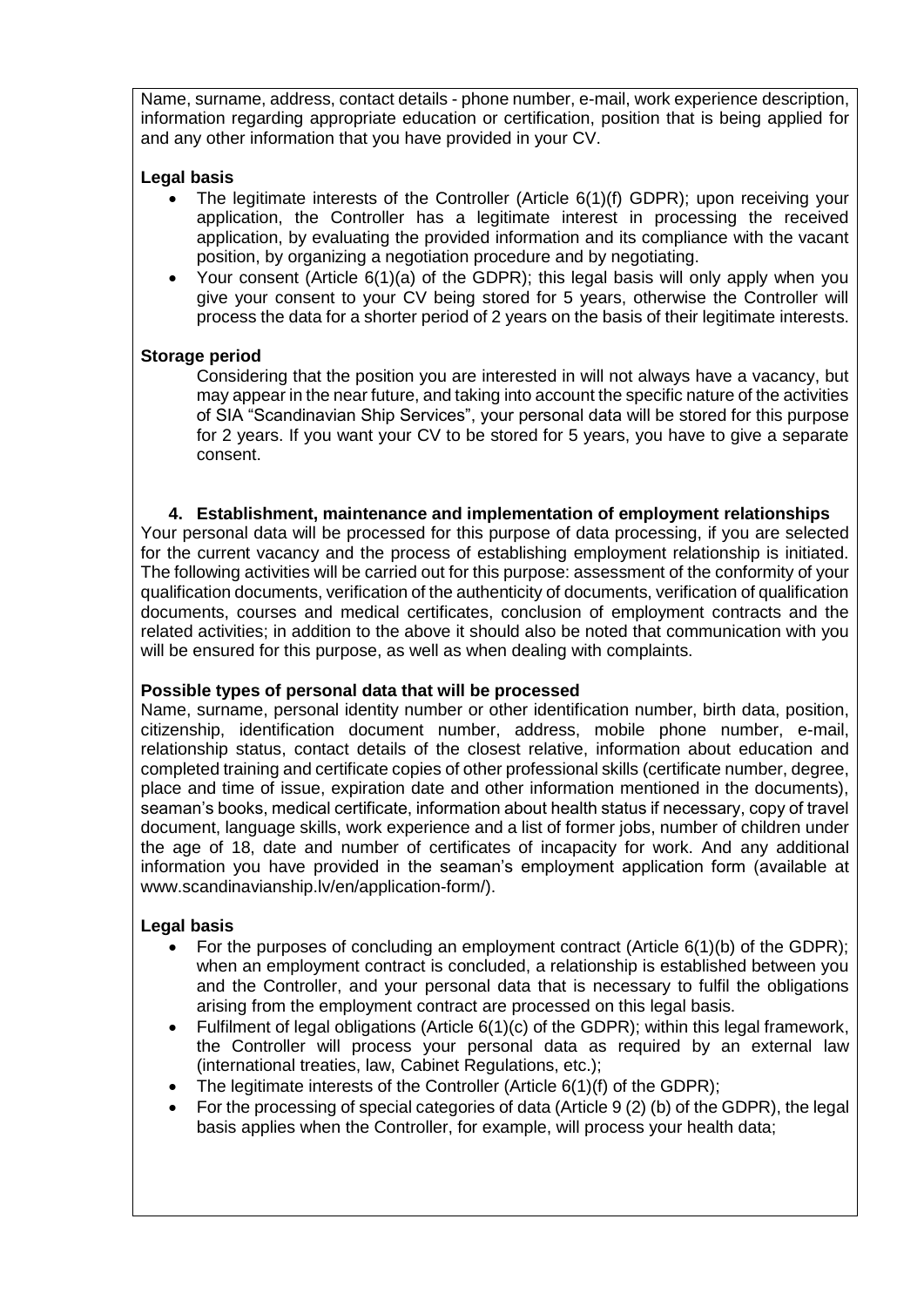## **Storage period**

Your personal data will be stored for different time periods:

- 10 years copies of documents certifying professional qualification, compulsory additional training courses, copies of documents certifying the health adequacy, as well as information on the work of persons on ships and the authenticity of documents certifying professional qualification in accordance with Cabinet Regulation No. 364 "Procedure for Licensing and Supervision of Merchants Providing Labour Recruitment Services for Ship Manning" sub-paragraph11.4. of 17 May 2011;
- Permanently copies of employment contracts in accordance with Cabinet Regulation No. 364 "Procedure for Licensing and Supervision of Merchants Providing Labour Recruitment Services for Ship Manning" sub-paragraph11.4. of 17 May 2011;
- 75 years after the termination of employment in accordance with Cabinet Regulation No. 690 "Regulations regarding documents supporting person's employment or service history and education that have archival value and their storage periods" of 13 November 2018.

# **III Recipients of the data**

*Recipient of the data is an individual or legal person, public authority, agency or any other body to whom data is disclosed, whether a third party or not. Accordingly, the Controller will inform you about all of the possible recipients, both their employees, partners and public authorities. If you want to receive information about the exact recipients of the data, you should contact the Controller.*

# **5. Possible recipients of your data**

- Owners of SIA "Scandinavian Ship Services", employees in order to fulfil their duties employment agent, assistant to an employment agent, accounting, secretary, etc.
- Processors of the Controller are persons who process your personal data, by providing the Controller with a service. For example - maintainer of information and communication technologies (provision of computer system administration), auditors, accounting software provider, etc.
- State and local government institutions and other persons in the cases specified in legislation, such as the Maritime Administration of Latvia, law enforcement authorities, sworn bailiffs, the State Revenue Service;
- The shipping company which employs you;

**IV Data transfer to countries outside of the European Union or the European Economic Area**

**6.** The Controller can transfer your personal data to countries outside of the European Union or the European Economic Area, such as Russia. This transfer is only required in order to ensure your employment on ships.

**V Your rights regarding personal data issues**

*You are entitled to exercise all of your rights as a Data Subject as defined in Chapter III of the GDPR.*

- **7.** You, as a Data Subject, have the right to request from the Controller access to your personal data that is being processed, to request correction or erasure of inaccurate personal data by justifying your request, in the cases provided by legislation to request a limitation of the processing of your personal data and to object to the processing.
- **8.** You have the right to file a complaint about the unlawful processing of your personal data with the Data State Inspectorate or another supervisory authority if you have any doubts regarding this.